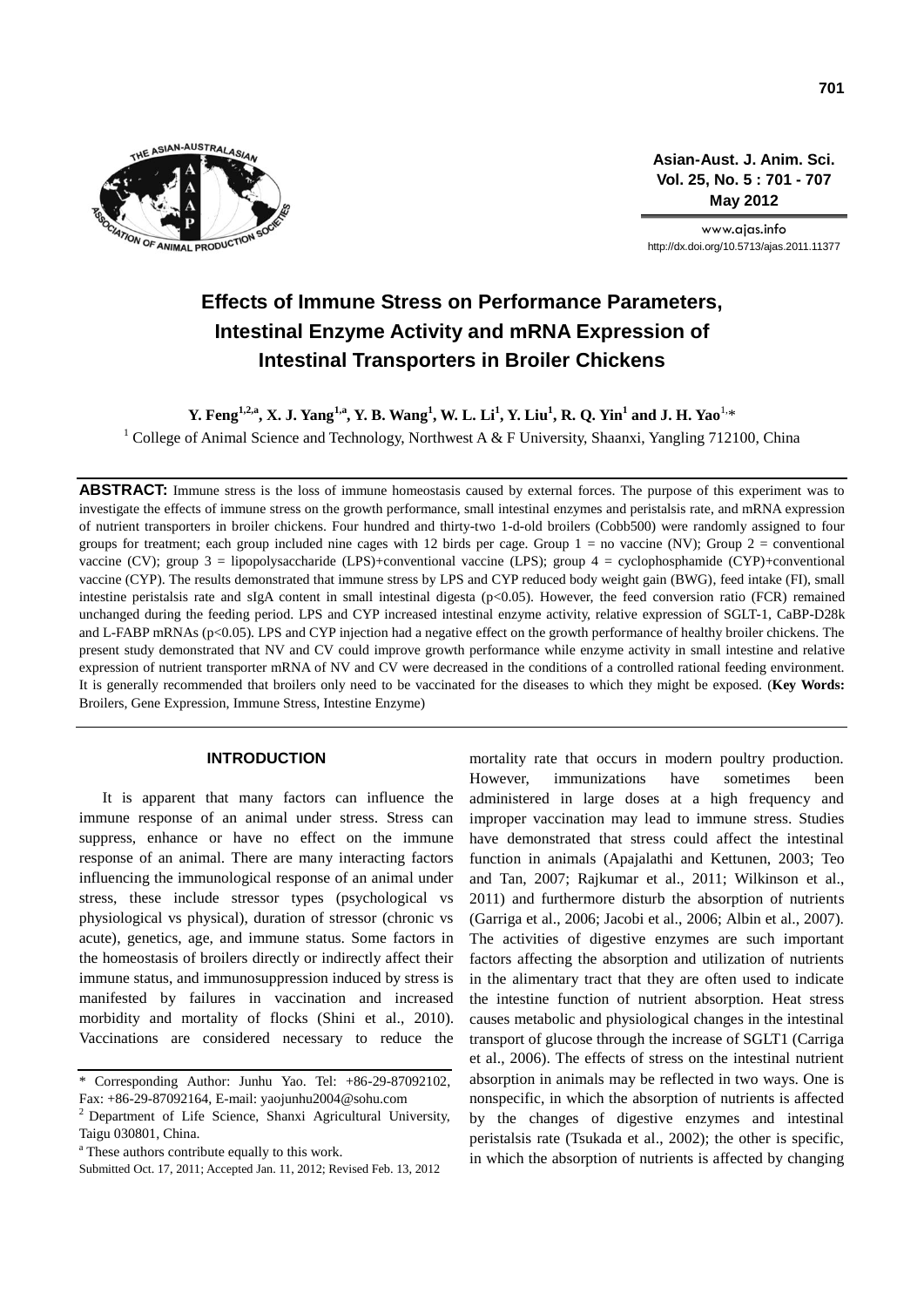the expression of transporters particularly of nutrients (Shepherd et al., 2004). Expression of these proteins varies during the development of chickens at different ages (Gilbert et al., 2007; Duarte et al., 2011; Yadgary et al., 2011). Research has shown that the immune response can affect growth performance and enteric diseases in commercial poultry, contribute to losses in productivity, increase mortality, and increase the contamination of products for human consumption (Yang et al., 2011). Previous studies have yielded various results; however, the mechanisms of these phenomena have not yet been fully understood. To our knowledge, few studies on the potential effect on the status of broilers reared under immune stress conditions were available. The aims of this study were to determine the balance between the hypo- and hyper-stress, minimize distress while increasing conditions for eustress.

## **MATERIALS AND METHODS**

## **Animals and experimental design**

The experiment was performed as a single-factor trial. Four hundred thirty-two 1-d-old broilers (Cobb500) were randomly assigned to four treatments with nine pens per treatment and twelve birds per pen. The four treatments were control group with no vaccine (NV), conventional vaccine group (CV), lipopolysaccharide injected+ conventional immunization group (LPS), and cyclophosphamide injected+conventional immunization group (CYP). All birds were housed in an environmentally controlled room with an initial room temperature of  $34^{\circ}$ C for the first 5 d and gradually decreased to  $21^{\circ}$ C by the end of the experiment at the third week. Birds were provided with feed and water *ad libitum*. The lighting program was 24 h light for the first day, followed by 18 h light/6 h dark for the rest of the trial period. All experimental procedures were approved by the Animal Ethics Committee of the Northwest A & F University.

#### **Chemicals and vaccines**

The chemicals used in this study included LPS from *E. coli* (L2880, Sigma-Aldrich, Inc., St. Louis, Missouri, USA) and CYP (C0768, Sigma-Aldrich). The vaccines used in this study included infectious bronchitis vaccine (IBH 120), the inactivated avian influenza (AI) vaccine (H5N2, N28 strain), the live vaccine strain Clone-30 of the Newcastle disease virus (NDV), the combined inactive vaccines for infectious bursal disease and the Newcastle disease (ND-IB), all of them were supplied by Harbin Veterinary Research Institute (Harbin, China).

## **Growth performance measurement**

Body weight gain (BWG) and feed intake (FI) were recorded based on cage weekly. Mortality was recorded daily and feed conversion ratio (FCR) was corrected according to mortality.

## **Sample collection**

Six birds with body weight close to the mean from each replicate were killed by cervical dislocation on d 21 and d 42. The duodenum, jejunum and ileum were weighed. Digesta from the duodenum, jejunum and ileum was put in ice-cold phosphate buffered saline (PBS, pH 7.4). Samples were centrifuged  $(13,000 \times g$  for 5 min) at 4 °C, and supernatant was frozen in a 2 ml eppendorf tube immediately at -20°C until needed. The activities of amylase, lipase and trypsin in the small intestinal digesta were determined using standard kits (Jiancheng Bioengineering Institute, Nanjing, China). Intestinal peristalsis rate was detected according to the method described by Poggioli et al. (1995). The level of digesta sIgA was examined with the chicken IgA ELISA quantitation kit (no. E30-103, Behyl Laboratories Inc., Montgomery, TX, USA) as mentioned by Schuijffel et al. (2005).

### **RNA extraction and real-time PCR (RT-PCR)**

Total RNA was extracted from individual intestinal tissue (duodenum, jejunum and ileum) using the RNeasy kit (Kim et al., 2010) (Qiagen, Germantown, MD, USA). The samples from small intestine were removed and deposited in a -80°C freezer for further analyses of SGLT1, CaBP-D28k and L-FABP. A 20 to 30 mg aliquot of each sample was weighed and kept on dry ice until homogenization according to manufacturer's recommendation. In the extraction, RNA was eluted by rinsing the column membrane twice with 50 µl of RNase-free water. Total RNA concentration was determined by optical density (OD) 260 (NanoDrop-1000, Thermo Fisher Scientific, Waltham, MA, USA), and RNA purity was verified by  $OD_{260}/OD_{280}$  value and formaldehyde-agarose gel electrophoresis. The first strand cDNA was stored at -20°C. The relative abundance of transporter mRNA was assayed by quantitative RT-PCR (Table 1).

Gene expression of SGLT-1, CaBP-D28k and L-FABP was assessed by 2-step quantitative RT-PCR using the SYBR Green PCR master mix (Applied Bio Systems Inc., Foster City, CA); mRNA expression was quantified using the iCycler  $iQ^{TM}5$  multicolor RT-PCR detection system (Bio-Rad Laboratories, Hercules, CA, USA). A 25 µl PCR mixture was set up as follows: cDNA,  $1 \mu l$ ; each primer (10) pmol/ml), 1  $\mu$ l; 2×SYBR Green quantitative PCR master mix,  $12.5$   $\mu$ l; and double-distilled water,  $10.5$   $\mu$ l. The temperature cycles were set as following:  $95^{\circ}$ C for 30 s, followed by 40 cycles at 95 $\degree$ C for 5 s and 60 $\degree$ C for 30 s. SYBR green fluorescence was measured at the end of each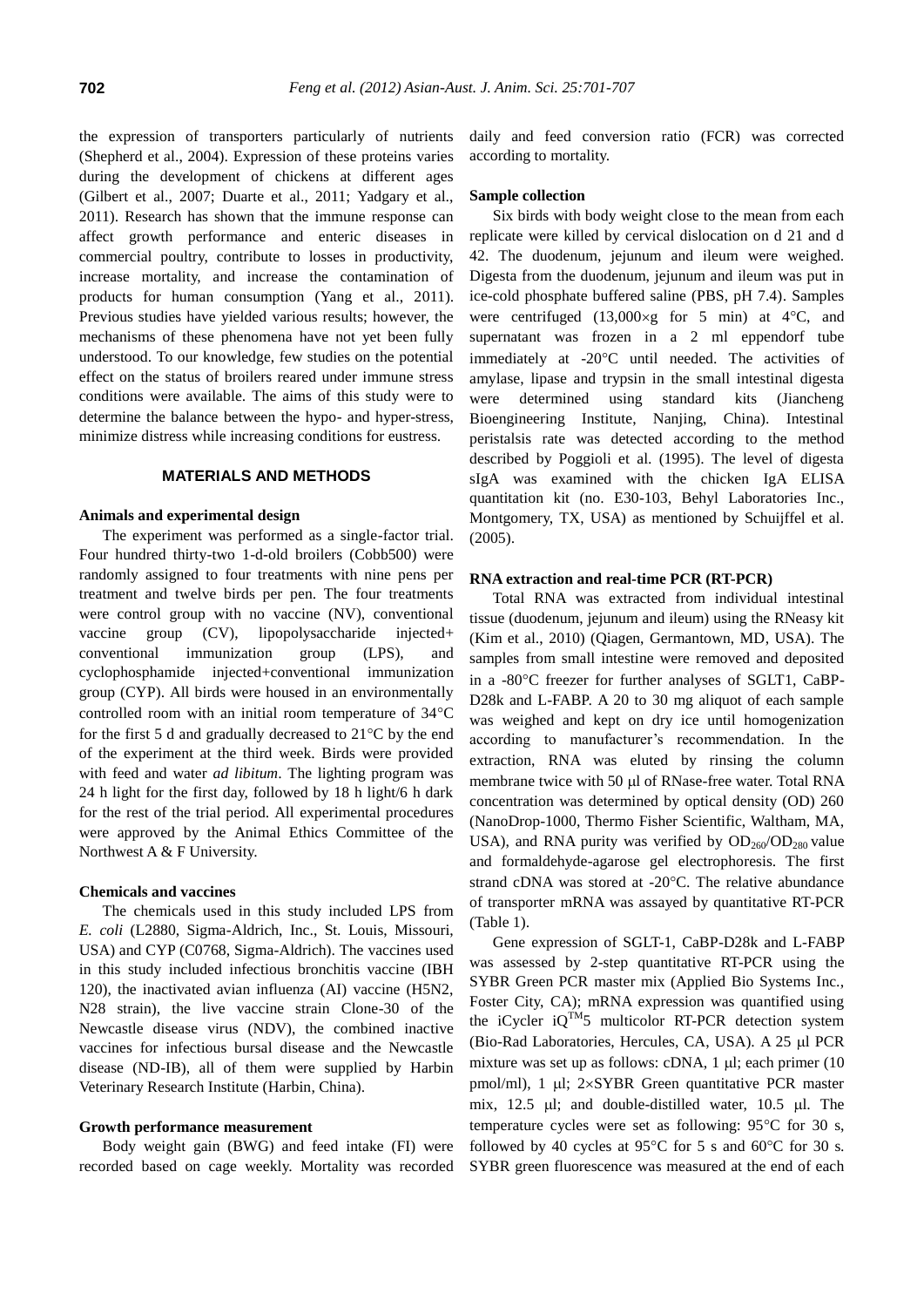| Target genes   | Primer sequences                                                      | Predicted size (bp) | Genebank accession |
|----------------|-----------------------------------------------------------------------|---------------------|--------------------|
| SGLT1          | S:5'-AGCATTTCAGCATGGTGTGTCTTC-3'<br>AS:5'-GATGCTCCTATCTCAGGGCAGTTC-3' | 113                 | XM 415247          |
| L-FABP         | S:5'-ACTGGCTCCAAAGTAATGACCAATG-3'<br>AS:5'-TGTCTCCGTTGAGTTCGGTCAC-3'  | 163                 | NM 204192.1        |
| $CaBP-D28k$    | S:5'-TTGGCACTGAAATCCCACTGAA-3'<br>AS:5'-CATGCCAAGACCAAGGCTGA-3'       | 116                 | NM 205513.1        |
| $\beta$ -Actin | S:5'-ATTGTCCACCGCAAATGCTTC-3'<br>AS:5'-AAATAAAGCCATGCCAATCTCGTC-3'    | 86                  | NM 205518          |

**Table1.** Primer sequences for PCR amplification of target genes

cycle. The melting curve was recorded at  $60^{\circ}$ C. All primer concentrations were optimized before actual runs. All measurements were carried out in triplicate to obtain the average values. Expression of SGLT-1, CaBP-D28k, and L-FABP mRNAs from different parts of small intestine was calculated by the  $2^{-A\Delta Ct}$  method (Livak and Schmittgen, 2001).

## **Statistical analysis**

Means of replicate were used as the experimental unit for statistical analysis. Data were subjected to one-way ANOVA analysis for the differences between the four groups using SAS software (SAS Institute Inc., Cary, North Carolina, USA, 2002). Differences between means at p< 0.05 were considered to be statistically significant.

## **RESULTS**

## **Performance parameters**

The effect of different types of immune stress on feed intake (FI), body weight gains (BWG) and the feed conversion ratio (FCR) is presented in Table 2. No differences were observed in FI and BWG between NV group and CV group (p>0.05). However, compared with NV, the BWG decreased significantly in the chickens that had been treated with LPS or CYP ( $p<0.05$  and  $p<0.01$ ), and the

FI decreased significantly in the chickens that had been treated with LPS. The FCR showed no significant difference among the four groups (p>0.05).

# **Measurements of organ relative weight, enteric enzyme and intestinal peristaltic rate**

Relative weight indices of duodenum and jejunum in NV group were higher than that in LPS group on d 21  $(p<0.05)$ . There was no significant difference in the duodenum, jejunum and ileum weight indices on d 42 (Table 3).

As shown in Table 4, the amylase and lipase of jejunum and ileum in CYP treatment were higher compared with the NV and CV treatments on d 21 and 42 ( $p<0.05$  and  $p<0.01$ ), while the trypsin activity in the small intestine was not significantly different during the whole period (p>0.05). The intestinal peristalsis rate and sIgA content in NV group were significantly higher than those in LPS and CYP groups (p<0.01) (Table 5).

# **Effects of stress on the expression of SGLT1, CaBP-D28k and L-FABP mRNAs in small intestine**

The mRNA levels of related genes in the small intestine are shown in Table 6. The relative expression of SGLT-1, CaBP-D28k and L-FABP mRNAs in the three parts of small intestine in the LPS and CYP groups was significantly or

**Table 2.** Effect of different immune stressors on growth performance in broilers<sup>1</sup>

|                   |         | ັ                 | $\overline{ }$    |                   |                   |                  |         |
|-------------------|---------|-------------------|-------------------|-------------------|-------------------|------------------|---------|
| Item <sup>2</sup> | Weeks   |                   | Treatments        |                   |                   |                  |         |
|                   |         | <b>NV</b>         | CV                | <b>LPS</b>        | <b>CYP</b>        | SEM <sup>1</sup> | p value |
| BWG (kg/bird)     | $1 - 3$ | 0.70              | 0.69              | 0.64              | 0.68              | 0.010            | 0.166   |
|                   | $4 - 6$ | $1.53^{d}$        | 1.44 <sup>c</sup> | 1.37 <sup>a</sup> | 1.41 <sup>b</sup> | 0.015            | 0.001   |
|                   | $1-6$   | $2.23^{\circ}$    | $2.13^{b}$        | 2.01 <sup>a</sup> | 2.09 <sup>b</sup> | 0.022            | 0.001   |
| $FI$ (kg/bird)    | $1 - 3$ | 0.90              | 0.90              | 0.91              | 0.89              | 0.659            | 0.355   |
|                   | $4 - 6$ | 2.90 <sup>b</sup> | $2.79^{ab}$       | $2.69^{a}$        | $2.70^{ab}$       | 0.152            | 0.026   |
|                   | 1-6     | 3.80 <sup>b</sup> | $3.69^{ab}$       | $3.59^{a}$        | 3.60 <sup>a</sup> | 0.329            | 0.004   |
| <b>FCR</b>        | $1 - 3$ | 1.29              | 1.31              | 1.41              | 1.32              | 0.031            | 0.418   |
|                   | $4-6$   | 1.89              | 1.93              | 1.97              | 1.93              | 0.032            | 0.103   |
|                   | 1-6     | 1.59              | 1.62              | 1.69              | 1.63              | 0.009            | 0.184   |

<sup>1</sup> Each value represents the mean of 9 replicates for each treatment. <sup>2</sup> BWG = Body weight gain; FI = Feed intake; FCR = Feed conversion ratio.

a,b,c,d Means within the same column with different superscripts are significantly different (p<0.05).

NV = No vaccine; CV = Conventional vaccine; LPS = Lipopolysaccharide; CYP = Cyclophosphamide.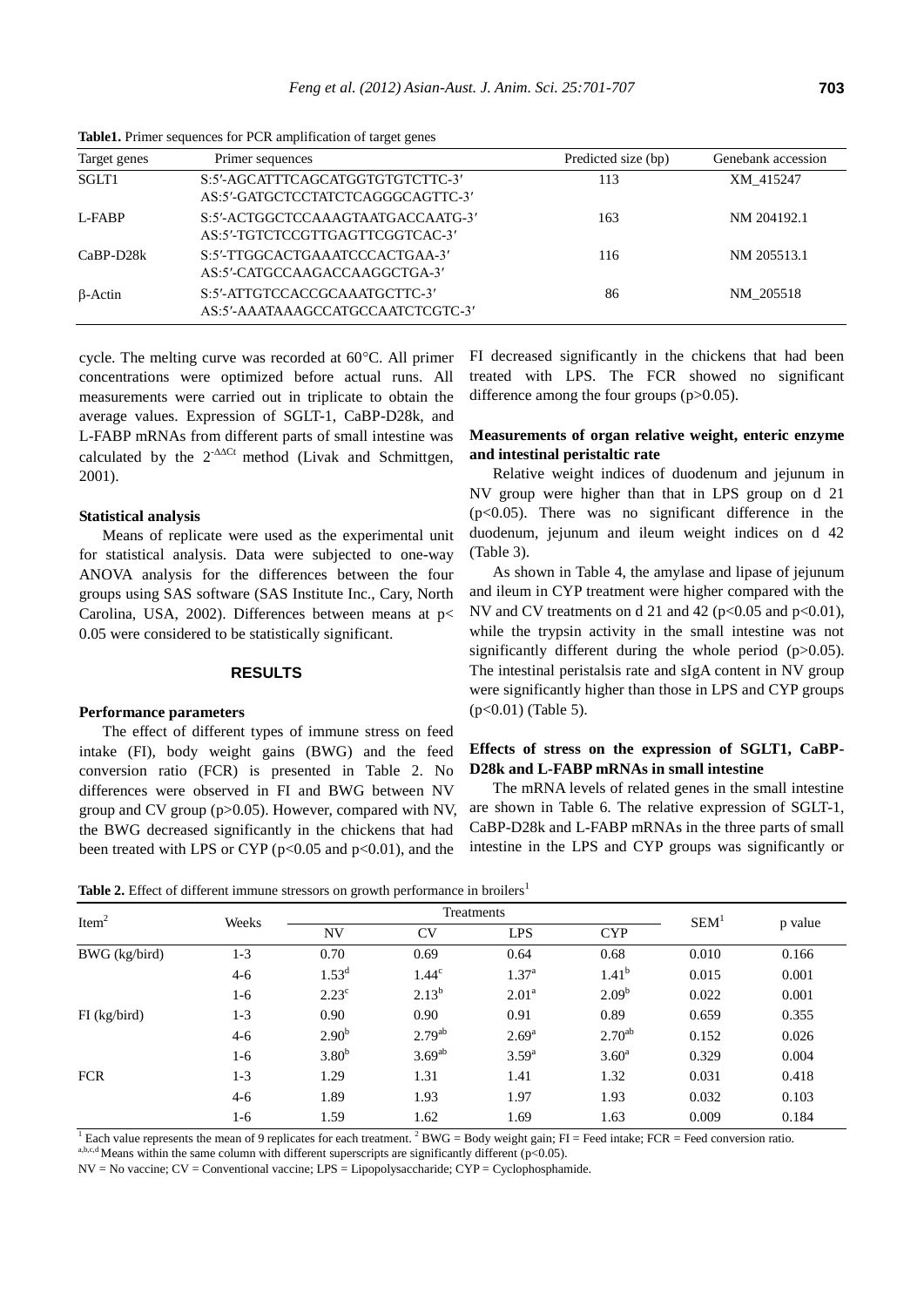| Day  | Item         |                | SEM <sup>1</sup> |                   |             |       |         |
|------|--------------|----------------|------------------|-------------------|-------------|-------|---------|
|      |              | <b>NV</b>      | CV               | <b>LPS</b>        | <b>CYP</b>  |       | p value |
| 21 d | Duodenum     | $0.95^{\rm b}$ | $0.90^{b}$       | $0.84^{\rm a}$    | $0.86^{ab}$ | 0.015 | 0.006   |
|      | Jejunum      | $1.34^{b}$     | $1.21^{b}$       | 1.05 <sup>a</sup> | $1.17^{ab}$ | 0.026 | 0.005   |
|      | <b>Ileum</b> | 1.05           | 1.10             | 1.26              | 1.19        | 0.039 | 0.232   |
| 42 d | Duodenum     | 0.54           | 0.51             | 0.56              | 0.48        | 0.014 | 0.383   |
|      | Jejunum      | 1.44           | 1.31             | 1.29              | 1.12        | 0.046 | 0.281   |
|      | Ileum        | 1.15           | 1.00             | 1.10              | 00.1        | 0.045 | 0.720   |

**Table 3.** Effects of immunity stress on small intestinal index in broilers (mg/g)

 $1$  Each value represents the mean of 9 replicates for each treatment.

a,b Means within the same row column with different superscripts are significantly different (p<0.05).

NV = No vaccine; CV = Conventional vaccine; LPS = Lipopolysaccharide; CYP = Cyclophosphamide.

**Table 4.** Effects of immunity stress on digestive enzyme activity in small intestinal digesta (U/mg)

|        |         |              |                       | Treatments           | SEM <sup>1</sup>    |                      |        |         |
|--------|---------|--------------|-----------------------|----------------------|---------------------|----------------------|--------|---------|
| Enzyme |         | Item         | <b>NV</b>             | <b>CV</b>            | <b>LPS</b>          | <b>CYP</b>           |        | p value |
| 21d    | Amylase | Duodenum     | 187.91                | 140.30               | 220.59              | 233.52               | 15.237 | 0.147   |
|        |         | Jejunum      | $180.64^a$            | 186.61 <sup>a</sup>  | 371.01 <sup>b</sup> | 364.16 <sup>b</sup>  | 23.460 | 0.001   |
|        |         | <b>Ileum</b> | $160.85^{\text{a}}$   | $198.49^{ab}$        | $228.80^{bc}$       | $282.33^{\circ}$     | 12.240 | 0.003   |
|        | Lipase  | Duodenum     | $353.00^a$            | $381.51^a$           | $654.03^{b}$        | 563.74 <sup>ab</sup> | 38.192 | 0.027   |
|        |         | Jejunum      | $459.67$ <sup>a</sup> | $616.91^{bc}$        | $628.85^{bc}$       | $744.96^{\circ}$     | 27.481 | 0.008   |
|        |         | <b>Ileum</b> | $416.65^a$            | $510.35^{ab}$        | $625.65^{bc}$       | $708.08^{\circ}$     | 28.987 | 0.004   |
|        | Trypsin | Duodenum     | 79.15                 | 75.70                | 80.94               | 86.61                | 1.558  | 0.284   |
|        |         | Jejunum      | 85.23                 | 90.92                | 101.34              | 99.64                | 1.913  | 0.460   |
|        |         | <b>Ileum</b> | 82.30                 | 87.18                | 93.24               | 95.42                | 3.647  | 0.444   |
| 42 d   | Amylase | Duodenum     | 130.77                | 127.15               | 137.17              | 149.59               | 8.026  | 0.811   |
|        |         | Jejunum      | 131.18 <sup>a</sup>   | $151.62^{ab}$        | $194.21^{bc}$       | $213.94^{\circ}$     | 9.148  | 0.006   |
|        |         | <b>Ileum</b> | $119.61^a$            | 174.98 <sup>ab</sup> | $188.33^{b}$        | $193.73^{b}$         | 11.552 | 0.045   |
|        | Lipase  | Duodenum     | 188.53                | 196.47               | 264.74              | 298.66               | 16.000 | 0.084   |
|        |         | Jejunum      | $339.01^a$            | 361.93 <sup>a</sup>  | $670.34^{b}$        | $627.05^b$           | 35.595 | 0.001   |
|        |         | <b>Ileum</b> | $233.08^a$            | $305.66^{ab}$        | $362.42^{bc}$       | $415.50^{\circ}$     | 21.731 | 0.025   |
|        | Trypsin | Duodenum     | 147.31                | 152.54               | 157.68              | 168.43               | 5.563  | 0.656   |
|        |         | Jejunum      | 134.03                | 138.59               | 161.92              | 173.90               | 6.006  | 0.241   |
|        |         | <b>Ileum</b> | 118.38                | 143.89               | 152.47              | 160.74               | 7.590  | 0.213   |

<sup>1</sup> Each value represents the mean of 9 replicates for each treatment.

a,b Means within the same column with different superscripts are significantly different (p<0.05).

NV = No vaccine; CV = Conventional vaccine; LPS = Lipopolysaccharide; CYP = Cyclophosphamide.

numerically up-regulated in comparison to CV and NV groups ( $p<0.05$ ).

## **DISSCUSSION**

Our results showed that immune stress decreased the FI and BWG of chickens (Table 2). It was reported that immune stress may decrease the growth performance of broilers (Eid et al., 2003; Lin et al., 2004; Virden et al., 2007; Star et al., 2008; Rajapakse et al., 2010). The depressed growth performance might be explained by which immune stress is the immuno-modulator and allocates nutrients toward immune response.

Dudley et al. (1998) observed that dietary restriction

leads to a decrease in intestinal protein synthesis with concomitant lowering of intestinal weight. Thermal stress caused a consistent increase in amylase activity in broilers, which could result in a significant increase in starch hydrolysis (Osman et al., 1983). Other studies, however, reported that thermal stressed birds had a higher enzymatic activity (Routman et al., 2003). Furthermore, compared to birds fed with control diets, birds with early feed restriction and exogenous protease and amylase supplementation have increased maltase, lipase, and trypsin immediately after the restriction period (Pinheiro et al., 2004). In fact, birds subjected to feed restriction will increase intestinal absorption, and the gastrointestinal tract will be spared the effect of restriction on weight that affects other organs and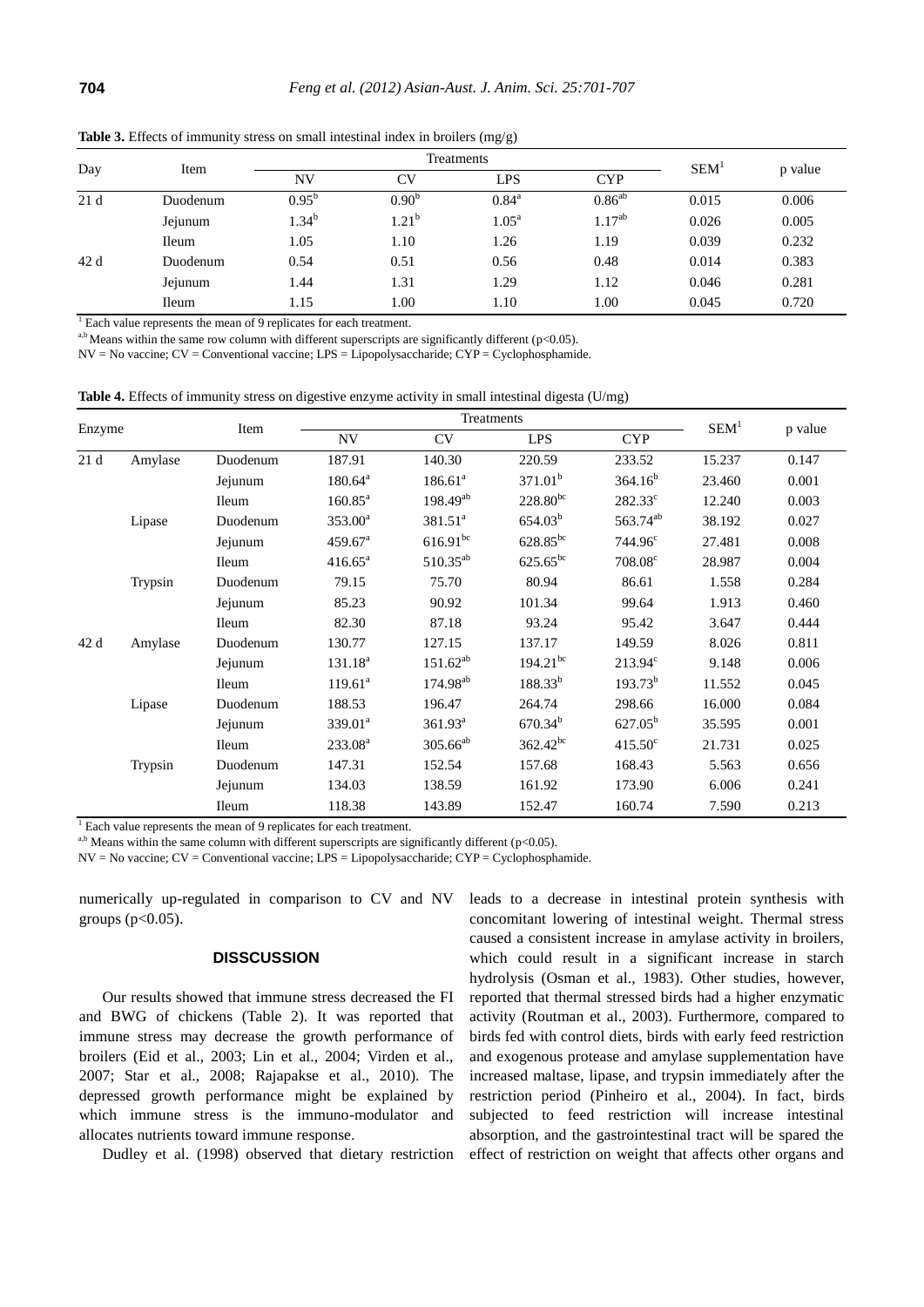| Item                       |                  | SEM <sup>1</sup> |                  |                  |       |         |
|----------------------------|------------------|------------------|------------------|------------------|-------|---------|
|                            | NV               |                  | LPS              | <b>CYP</b>       |       | p value |
| 21 d peristalsis rate (%)  | $0.662^{\circ}$  | $0.624^{\circ}$  | $0.532^{\rm a}$  | $0.586^{b}$      | 0.017 | 0.001   |
| 21 d sIgA content $(mg/g)$ | $472.00^{\circ}$ | $458.00^{\circ}$ | $420.76^{\circ}$ | $356.37^{\circ}$ | 3.570 | 0.001   |
| 42 d sIgA content $(mg/g)$ | $464.15^{b}$     | $457.70^{\circ}$ | $428.24^{\rm a}$ | $387.23^{\circ}$ | 6.277 | 0.001   |

**Table 5.** Effects of immunity stress on intestinal motility and digesta sIgA in broilers

 $\frac{1}{1}$  Each value represents the mean of 9 replicates for each treatment.

a,b,c Means within the same row with different superscripts are significantly different (p<0.05).

NV = No vaccine; CV = Conventional vaccine; LPS = Lipopolysaccharide; CYP = Cyclophosphamide.

the BWG (Pinheiro et al., 2004). These responses depend on the age of animal and the duration of the restriction period (Casirola et al., 1997; Ferraris et al., 2001). These results may indicate the adaptation of the enzymatic response to immune stress, the higher enzyme activity may have been stimulated by the presence of feed in the gastrointestinal tract for a longer time due to a slower rate of feed passage through the gastrointestinal tract (Barash et al., 1992). Moreover, some investigators e.g. Lessire et al. (1990) observed that feed restriction tended to improve protein, fat, and starch digestibilities irrespective of the diet. However, slower movement speed can increase the chyme residence time in the gut and help nutrient absorption. The current research demonstrated that the effect of immune stress on chickens increased the stress stimulation in the intestinal tract, which might lead to the increased production of intestinal amylase and lipase enzymes in the LPS and CYP groups.

The intestine is relatively enriched with cells actively secreting IgA, and sIgAs from the lamina propria of villi in the duodenum and jejunum, and Peyer's patches are important components of intestinal mucosal immunity (Mestecky et al., 1987). Mucosal immunity is an important part of the humoral immunity. Secretory IgA is the most prominent antibody present at mucosal surfaces, and is the factor of mucosal immunity that provides passive immunoprotection against invading pathogens in the gastrointestinal tract. The results of this study showed that injection with LPS and CYP could decrease sIgA content compared with the NV group. This implies that LPS and CYP may impair the humoral immune system, which led to small intestinal mucosal lesions.

Nutrient transporters play a critical role in the absorption of luminal substrate. In the small intestine of animals, SGLT1 is the key factor that affects absorption of glucose in the small intestine (Kellett, 2001; Wood and

Table 6. Effects of immunity stress on the relative expression of SGLT1, CaBP-D28k and L-FABP mRNAs in the different parts of intestine

| Day  |           |              |                          | Treatments          | SEM <sup>1</sup>  |                   |       |         |
|------|-----------|--------------|--------------------------|---------------------|-------------------|-------------------|-------|---------|
|      | Gene name | Item         | $\ensuremath{\text{NV}}$ | <b>CV</b>           | <b>LPS</b>        | <b>CYP</b>        |       | p value |
| 21d  | SGLT1     | Duodenum     | 0.89 <sup>a</sup>        | $1.04^a$            | $2.02^{b}$        | $2.64^{b}$        | 0.664 | 0.006   |
|      |           | Jejunum      | 0.98 <sup>a</sup>        | 0.99 <sup>a</sup>   | $1.33^{ab}$       | $1.58^{b}$        | 0.397 | 0.008   |
|      |           | <b>Ileum</b> | 0.81                     | 0.78                | 1.02              | 1.01              | 0.477 | 0.380   |
|      | CaBP-D28k | Duodenum     | 1.12                     | 0.84                | 1.17              | 1.89              | 0.124 | 0.068   |
|      |           | Jejunum      | 1.02 <sup>ab</sup>       | $0.93^{\rm a}$      | 1.40 <sup>b</sup> | $1.45^{\rm b}$    | 0.174 | 0.002   |
|      |           | <b>Ileum</b> | 0.87                     | 0.97                | 1.38              | 1.54              | 0.953 | 0.099   |
|      | L-FABP    | Duodenum     | 1.00 <sup>a</sup>        | 0.90 <sup>a</sup>   | $1.65^{\circ}$    | $1.41^{b}$        | 0.777 | 0.001   |
|      |           | Jejunum      | 0.86                     | 0.66                | 1.22              | 1.32              | 0.951 | 0.131   |
|      |           | Ileum        | 1.03 <sup>a</sup>        | $1.21^{ab}$         | 2.26 <sup>c</sup> | $1.95^{bc}$       | 0.182 | 0.007   |
| 42 d | SGLT1     | Duodenum     | $1.42^{b}$               | $0.73^{\rm a}$      | 1.60 <sup>c</sup> | 1.97 <sup>c</sup> | 0.137 | 0.004   |
|      |           | Jejunum      | $0.78^{a}$               | $0.92^{ab}$         | 1.50 <sup>c</sup> | $1.29^{bc}$       | 0.893 | 0.040   |
|      |           | Ileum        | 0.84                     | 0.95                | 1.22              | 1.05              | 0.660 | 0.400   |
|      | CaBP-D28k | Duodenum     | $1.24^{ab}$              | $0.99^{\rm a}$      | 2.31 <sup>c</sup> | $1.85^{bc}$       | 0.157 | 0.006   |
|      |           | Jejunum      | $1.33^{a}$               | $1.14^{a}$          | $2.46^{b}$        | 2.40 <sup>b</sup> | 0.178 | 0.001   |
|      |           | <b>Ileum</b> | 1.06                     | 1.06                | 1.85              | 1.96              | 0.138 | 0.065   |
|      | L-FABP    | Duodenum     | $1.14^{ab}$              | $0.85$ <sup>a</sup> | 1.96 <sup>b</sup> | $2.02^b$          | 0.176 | 0.050   |
|      |           | Jejunum      | $1.28^{ab}$              | $0.82^{\rm a}$      | $1.86^{bc}$       | $2.10^{\circ}$    | 0.155 | 0.020   |
|      |           | Ileum        | 1.27                     | 0.81                | 1.31              | 1.53              | 0.106 | 0.087   |

 $\frac{1}{1}$  Each value represents the mean of 9 replicates for each treatment.

a,b,c Means within the same row with different superscripts are significantly different ( $p<0.05$ ).

NV = No vaccine; CV = Conventional vaccine; LPS = Lipopolysaccharide; CYP = Cyclophosphamide.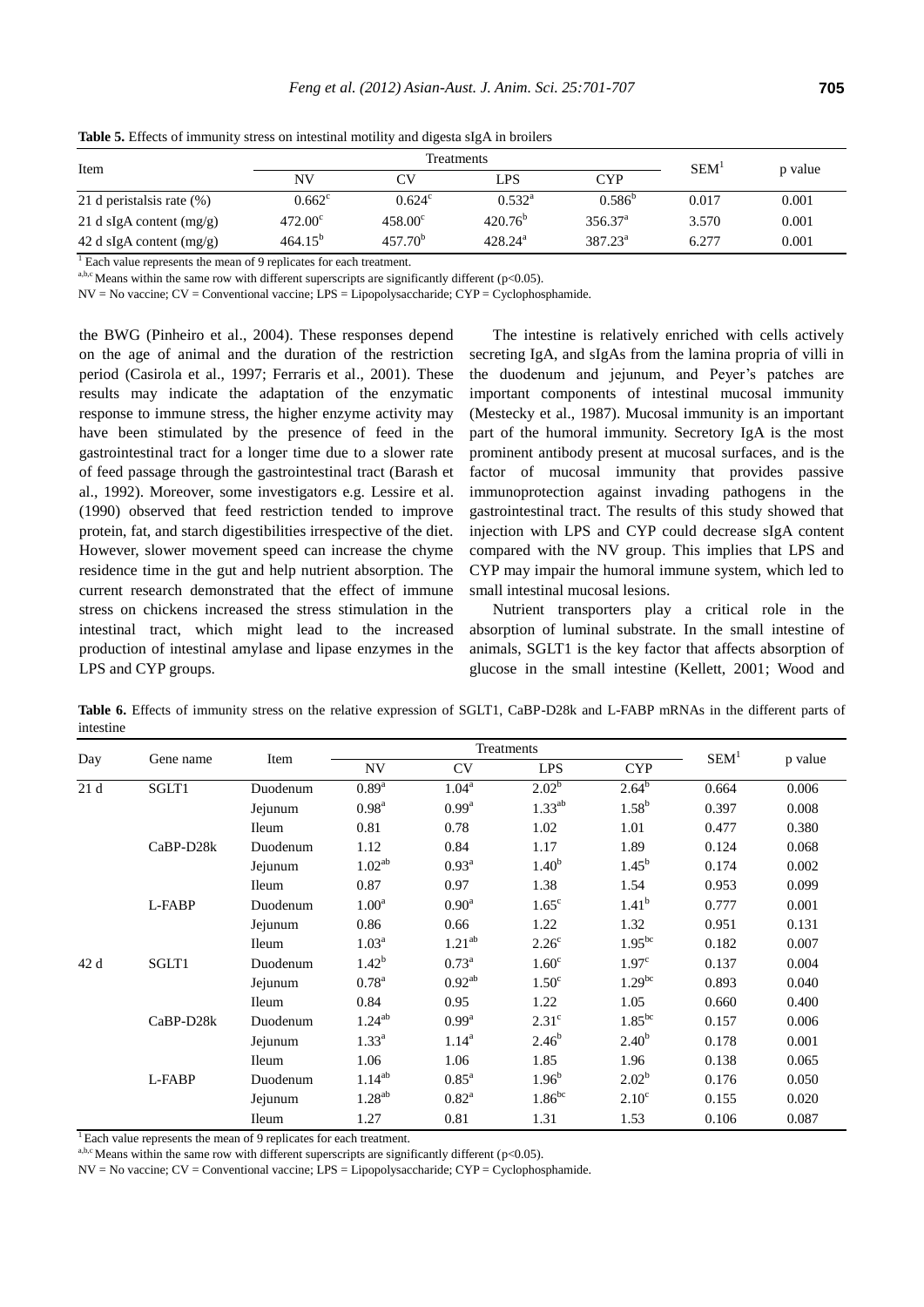Frayhum, 2003). A previous study showed that glucocorticoids released during stress periods induce the expression of glucocorticoid regulated kinase, which enhances glucose transportation by increasing SGLT1 abundance in the cell membrane (Carriga et al., 2006). Gilbert et al. (2007) also observed an increase in mRNA abundance of SGLT1 in feed restricted chickens. SGLT1 has the unique ability to transport glucose against its concentration gradient, and it is considered the major pathway for glucose assimilation in the small intestine. Thus, a lower luminal sugar concentration than that in blood during feed restriction may cause the increase in this transporter, due to its important role in the assimilation of glucose. Calcium is absorbed in the duodenum and jejunum by calcium-binding protein (CaBP), which is regulated by a 28 KDa 1, 25(OH)-D<sup>3</sup> protein (CaBP-D28k) (Craviso et al., 1987). Two types of fatty acid binding protein (FABP) are found in intestinal epithelium, i. e. intestinal FABP (I-FABP) and liver FABP (L-FABP) (Banaszak et al., 1994). I-FABP participates in the uptake of long-chain fatty acids from digesta in the small intestine into intestinal epithelial cells, and L-FABP transports fatty acids from the cells to the tissues (Prows et al., 1995). In the present study, the increasing demand for energy causes changes in the intestinal epithelium and gene expression of nutrient transporters. The upregulated expression of CaBP-D28k and L-FABP genes in stressed birds may be related to an increased intestinal absorptive function due to immune stress. The increased expression of nutrient transporter mRNA during stress is likely to be a compensation for the loss of absorptive area in the small intestine.

It can be concluded that broilers with NV or CV can achieve higher growth performance in a controlled, rational feeding environment, while immune stress can interrupt the homeostasis of the intestine and impair intestinal mucosal immune function. However increased enzyme and mRNA expression in chickens under stress might compensate for the nutrient consumption by the system immune responses or basic metabolic requirements. Extra vaccinating will cost extra growth. This study provides some details about the relationship between immune stress and nutrient partition.

## **ACKNOWLEDGEMENTS**

The authors are grateful to the support from the Science & Technological Projects of Shaanxi Province, China (2010ZDGC-02, 2011KTCQ02-02), and National Natural Science Foundation of China (No.31001017 and No.31172223).

#### **REFERENCES**

Albin, D. M., J. E.Wubben, J. M. Rowlett, K. A. Tappenden and R.

A. Nowak. 2007. Changes in small intestinal nutrient transport and barrier function after lipopolysaccharide exposure in two pig breeds. J. Anim. Sci. 85:2517-2523.

- Apajalathi, J. and A. Kettunen. 2003. Analysis and dietary modulation of the microbial community in the avian gastrointestinal tract. In: Proceedings of the 26th Technical Turkey Conference, Turkeys Magazine, 49-55.
- Banaszak, L., N. Winter and Z. Xu. 1994. Lipid-binding protein: a family of fatty acid and retinoid transport protein. Adv. Protein Chem. 45:89-151.
- Craviso, G. L., K. P. Garrett and T. L. Clemens. 1987. 1, 25- Dihydroxy vitamin  $D_3$  induces the synthesis of vitamin Ddependent calcium-binding protein in cultured chick kidney cells. Endocrinology 120:894-902.
- Dudley, M. A., L. J. Wykes, A. W. Dudley, Jr., D. G. Burrin, B. L. Nichols, J. Rosenberger, F. Jahoor, W. C. Heird and P. J. Reeds. 1998. Parenteral nutrition selectively decreases protein synthesis in the small intestine. Am. J. Physiol. 274:G131-137.
- Duarte, C. R. A., M. L. M. Vicentini-Paulino, J. Buratini Jr., A. C. S. Castilho and D. F. Pinheiro. 2011. Messenger ribonucleic acid abundance of intestinal enzymes and transporters in feedrestricted and refed chickens at different ages. Poult. Sci. 90: 863-868.
- Eid, Y. Z., A. Ohtsuka and K. Hayashi. 2003. Tea polychenols reduce glucocorticoid induced growth inhibition and oxidative stress in broiler chickens. Br. Poult. Sci. 44:127-132.
- Gal-Garber, O., S. J. Mabjeesh, D. Sklan and Z. Uni. 2000. Partial sequence and expression of the gene for and activity of the sodium glucose transporter in the small intestine of fed, starved and refed chickens. J. Nutr. 130:2174-2179.
- Garriga, C., R. R. Hunter, C. Amat, J. M. Planas, M. A. Mitchell and M. Moretó. 2006. Heat stress increases apical glucose transport in the chicken jejunum. Am. J. Physiol. Regul. Integr. Comp. Physiol. 290:R195-201.
- Gilbert, E. R., H. Li, D. A. Emmerson, K. E. Webb Jr. and E. A. Wong. 2007. Developmental regulation of nutrient transporter and enzyme mRNA abundance in the small intestine of broilers. Poult. Sci. 86:1739-1753.
- Jacobi, S. K., N. K. Gabler, K. M. Ajuwon, J. E. Davis and M. E. Spurlock. 2006. Adipocytes, myofibers, and cytokine biology: new horizons in the regulation of growth and body composition. J. Anim. Sci. 84(E-Suppl.):E140-E149.
- Kellett, G. L. 2001. The facilitated component of intestinal glucose absorption. J. Physiol. 531:585-595.
- Kim, S., K. B. Miska, M. C. Jenkins, R. H. Fetterer, C. M. Cox, L. H. Stuard and R. A. Dalloul. 2010. Molecular cloning and functional characterization of the avian macrophage migration inhibitory factor (MIF). Dev. Comp. Immunol. 34:1021-1032.
- Lemmens J. W. T. J. 1995. Nucleic acid levels, cellular activity and growth during the puerulus stage of the Western Pock Lobster (*Panulirus Cygnus* (George); Decapoda: Palinuridae). J. Exp. Mar. Biol. Ecol. 194:143-156.
- Lessire, M. 1990. Effect of feeding technique, *ad libitum*, dry or wet force feeding on the metabolisable energy values of raw materials for poultry. Br. Poult. Sci. 31:785-793.
- Lin, H., E. Decuypere and J. Buyse. 2004. Oxidative stress induced by corticosterone administration in broiler chickens (*Gallus gallus domesticus*) 1. Chronic exposure. Comp. Biochem. Physiol. 139B:737-744.